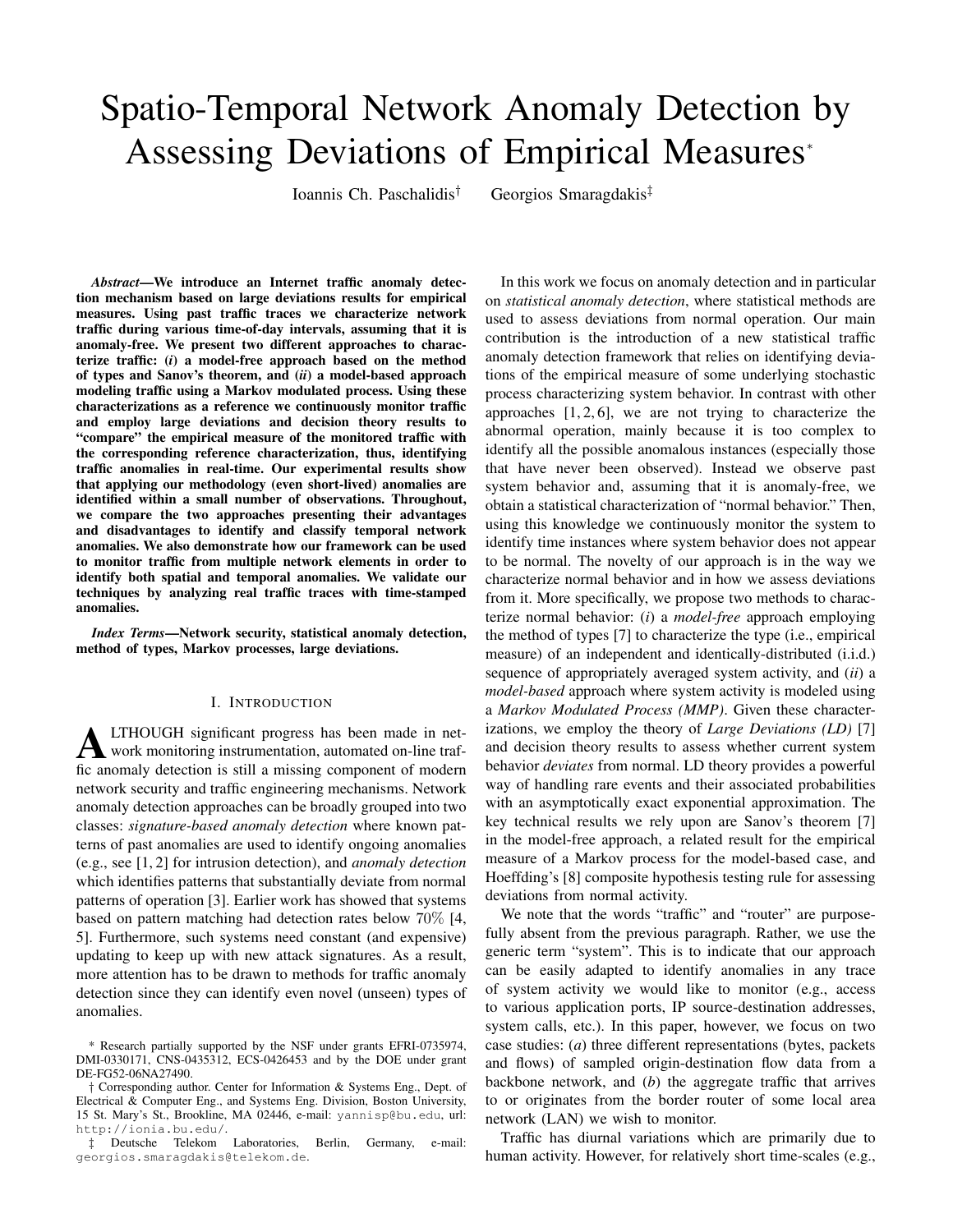of about an hour), and especially during busy hours, stationary models can be appropriate. The model-free approach aggregates traffic over short time intervals to which we will refer to as *time buckets*. Although the correlation between samples in short time scales is significant, it reduces rapidly between aggregates over a time bucket. Hence, we consider the sequence of traffic aggregates over a time bucket as an i.i.d. sequence and employ the method of types to characterize its distribution. Our model-based approach uses an MMP process to model legitimate traffic during some time-of-day interval. Earlier work has shown that MMP models can accurately characterize network traffic [9, 10], at least for the purposes

of estimating important quality-of-service metrics. We should point out that in both the i.i.d. and MMP settings our goal is not to adopt the most sophisticated and accurate traffic model; the quality of the model should be judged based on whether it is useful in anomaly detection. There is no doubt that there are much more detailed and complex models that produce traces that are, statistically, very similar to actual traffic traces. On the other hand, it can be argued that lowdimensional models (which are bound to be more inaccurate) are more desirable for anomaly detection because they tend to be more robust to "normal" statistical fluctuations one expects in traffic. Our experimental results demonstrate that our characterizations, based on low-dimensional models, do a respectful job in identifying anomalies.

The proposed framework is general enough to also take into account spatial information. By combining observations at different locations of a network we are able to construct multi-dimensional stochastic processes to characterize system behavior. Both our model-free and our MMP approaches can work with vector characterizations and identify spatiotemporal anomalies (as both temporal and spatial information is preserved).

The methods we present are statistical; as a result, our approach has the potential of detecting novel anomalies, such as previously unseen attacks. This is crucial for network security as new types of attacks are constantly being engineered. A novel feature of our approach is that it compares subtle *distributional* differences between the reference traffic characterization and observed traffic traces. As we will see, this is critical as it enables us to detect attacks –including some short-lived ones or anomalies that traverse different locations of a network – that do not result in significant changes in traffic volume. First or second moments of traffic measurements would be too insensitive to these types of attacks. A distinctive feature of our approach is that it appears able to identify temporal and spatial anomalies in short time-scales as opposed to techniques working over much longer time-scales [3] or others that try to identify spatial anomalies [11–13] collapsing the temporal correlation of network feature samples. As we will also describe later, the only infrastructure requirement in order to deploy our method is a simple counter.

As is common in other statistical anomaly detection approaches, we rely upon observing the system during an anomaly-free period to learn what constitutes normal behavior. Of course, one can never ensure that a trace of system activity is anomaly-free. Yet, even in those cases that the reference trace is "tainted" it is useful to know that the current activity is statistically different. Non-stationarity in system activity can also cause problems to our approach as it may be responsible for legitimate distributional differences between past and current activity. However, as long as stationarity holds over relatively short periods of time one could often update the reference trace with more recent and relevant activity, thus, reducing the possibility of misdetections and false alarms. In our work, the time-scale over which measurements are available depends on the application and is of secondary concern. All that is needed is enough data to reliably characterize normal behavior. The latter is a reasonable assumption when network activity is continuously monitored. We report a number of experimental results from applying our approaches to two different network traces: (*a*) one week of sampled origindestination flow data from the Abilene backbone network [12], and (*b*) the 1999 MIT Lincoln Lab (DARPA evaluation) trace [5]. We are able to detect a variety of anomalies such as attack and volume anomalies (even short ones) within a few samples.

The rest of the paper is organized as follows. In Section II we present our model-free method for anomaly detection. In Section III, we provide the basic theoretical background of our model-based method. In Section IV we extend the initial framework incorporating spatial information. In Sections V and VI we compare the two methods and validate our methodology using real measurements with time-stamped anomalies. In Section V we also report on the performance of our spatiotemporal framework in large scale networks. In Section VII we review related work and identify the major differences with our approaches. We conclude in Section VIII.

## II. A MODEL-FREE APPROACH

In this section we discuss our model-free approach and provide the structure of an algorithm to detect temporal network anomalies. As noted in the Introduction we focus on traffic at points of interest in the network, even though our approach is general enough to be applied to any trace of system activity. We assume that the *traffic trace* we monitor (in bits/bytes/packets/flows per time unit), corresponding to a specific time-of-day interval, can be characterized by a stationary model over a certain period (e.g., a month) if no technological changes (e.g., link bandwidth upgrades) have taken place.

Consider a time series  $X_1, \ldots, X_n$  of traffic activity (say, in bits/bytes/packets/flows per sample). Let  $Y_t^b$  the *partial sum* (or aggregate traffic) over the time bucket starting at  $(t-1)b$ and containing b samples, namely,  $Y_t^b = \sum_{i=1}^b X_{(t-1)b+i}$ . The crucial assumption we make is that  $Y_1^{b^*}, \ldots, Y_{\lfloor n/b \rfloor}^{b^*}$  is an i.i.d. sequence for some appropriate bucket size  $b^*$ . This is a reasonable assumption in many settings as temporal correlations tend to become weaker over longer time intervals. In the Appendix we provide some discussion and a methodology to determine an appropriate  $b^*$ .

We quantize the values of the partial sums  $Y_t^{b^*}$  mapping them to the finite set  $\Sigma = {\alpha_1, \ldots, \alpha_N}$  of cardinality N. For the rest of the paper, we will be referring to  $\Sigma$  as the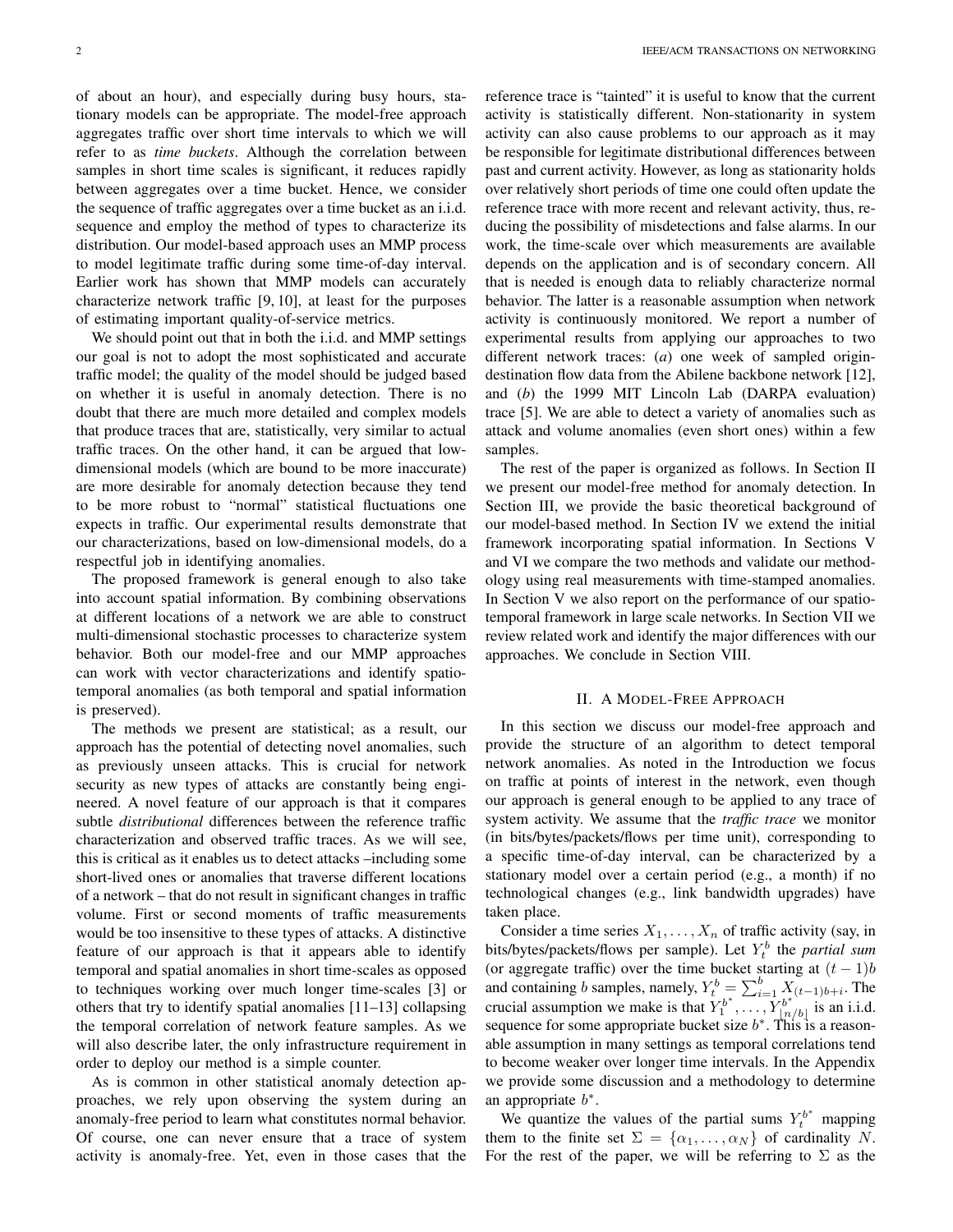*underlying alphabet*. The quantization is done as follows: we let  $[r_0, r_N]$  be the range of values  $Y_t^{b^*}$  takes, divide it into N subintervals  $[r_0, r_1], \ldots, [r_{N-1}, r_N]$  of equal length, and map  $[r_{i-1}, r_i]$  to  $\alpha_i$  for  $i = 1, \ldots, N$ . To select the appropriate size of the alphabet  $N$  we follow the approach of  $[10]$  and use the so called Akaike's Information Criterion (AIC) [14]. In particular,  $N$  is set to minimize:

$$
Q(N, r_1, \ldots, r_{N-1}) = -\mathscr{L}(r_1, \ldots, r_{N-1}) + N(N-1),
$$

where  $\mathscr{L}(\cdot)$  is the *log*-likelihood of the model with respect to a process realization. The key observation motivating the AIC is that  $\mathscr{L}(\cdot)$  tends to favor models with a larger number of free parameters. The AIC removes this bias by introducing a penalty for the number of free parameters; thus, the resulting  $N$  is considered the most appropriate for the given trace (minimizing modeling and estimation error). Once we have N, elements of the alphabet that are not observed in the trace are merged with neighboring ones to obtain  $N'$  which is the final size of the alphabet.

#### *A. Large deviations of the empirical measure*

Combinatorial methods can be applied for the empirical measures of  $\Sigma$ -valued process. Let  $\mathbf{Y}_{t}^{b^*} = (Y_{t-w+1}^{b^*}, \dots, Y_{t}^{b^*})$ be the trace of the  $w$  most recent partial sums using a bucket size  $b^*$ . We assume that the elements of  $Y_t^{b^*}$  are i.i.d., following a law  $\mu \in M_1(\Sigma)$ , where  $M_1(\Sigma)$  denotes the space of all probability measures on the alphabet  $\Sigma$ . Let also,  $\Sigma_{\mu}$ denote the support of the law  $\mu$ , i.e.,  $\Sigma_{\mu} = {\alpha_i : \mu(\alpha_i) > 0}.$ 

Define the *type* (empirical measure) of  $Y_t^{b^*}$  as

$$
\mathscr{E}_{w}^{\mathbf{Y}_{t}^{b^{*}}}(\alpha_{i}) = \frac{1}{w} \sum_{j=1}^{w} \mathbf{1}_{\alpha_{i}}(Y_{t-w+j}^{b^{*}}), \qquad i = 1, \ldots, N,
$$

where  $\mathbf{1}_{\alpha_i}$  is the indicator function of  $Y_{t-w+j}^{b^*}$  being of type  $\alpha_i$ . Namely,  $\mathcal{E}_{w}^{\mathbf{Y}_{t}^{*}}(\alpha_i)$  is the fraction of occurrences of  $\alpha_i$  in the sequence  $\mathbf{Y}_t^{b^*}$ . Let  $\mathbf{\mathscr{E}}_w^{\mathbf{Y}_t^{b^*}} = (\mathscr{E}_w^{\mathbf{Y}_t^{b^*}}(\alpha_1), \dots, \mathscr{E}_w^{\mathbf{Y}_t^{b^*}}(\alpha_N)).$ 

The next theorem, which is due to Sanov, establishes a large deviations result for  $\mathscr{E}_{w}^{Y_{t}^{b^*}}$  (see [7, Sec. 2.1.10]).

**Theorem II.1** *For every*  $v \in M_1(\Sigma)$  *let* 

$$
I_1(\nu)=H(\nu|\mu),
$$

*where*  $H(\nu|\mu)$  *is the relative entropy of the probability vector* ν *with respect to* µ*:*

$$
H(\boldsymbol{\nu}|\boldsymbol{\mu}) \stackrel{\triangle}{=} \sum_{i=1}^N \boldsymbol{\nu}(\alpha_i) \log \frac{\boldsymbol{\nu}(\alpha_i)}{\boldsymbol{\mu}(\alpha_i)}.
$$

*Then, for any set*  $\Gamma$  *of probability vectors in*  $M_1(\Sigma)$ 

$$
- \inf_{\boldsymbol{\nu} \in \Gamma^{\circ}} I_1(\boldsymbol{\nu}) \leq \lim \inf_{w \to \infty} \frac{1}{w} \log \mathbf{P}[\boldsymbol{\mathscr{E}}_w^{\mathbf{Y}_b^{k^*}} \in \Gamma] \leq \lim \sup_{w \to \infty} \frac{1}{w} \log \mathbf{P}[\boldsymbol{\mathscr{E}}_w^{\mathbf{Y}_b^{k^*}} \in \Gamma] \leq - \inf_{\boldsymbol{\nu} \in \Gamma} I_1(\boldsymbol{\nu}),
$$

*where* Γ ◦ *denotes the interior of* Γ*.*

More intuitively, Theorem II.1 states that for a long trace  $\mathbf{Y}_t^{b^*}$  (i.e., large w) its empirical measure is "close to"  $\nu$  with

probability that behaves as

$$
\mathbf{P}[\mathbf{\mathscr{E}}_{w}^{\mathbf{Y}_{t}^{b^{*}}}\approx\boldsymbol{\nu}]\asymp e^{-wI_{1}(\boldsymbol{\nu})}.
$$

We will be referring to exponents like  $I_1(\nu)$  as the *exponential decay rate* of the corresponding probability – in this case  $\mathbf{P}[\boldsymbol{\mathscr{E}}_{w}^{\mathbf{Y}^{b^{*}}_{t}}\approx \nu].$ 

#### *B. Anomaly detection*

Theorem II.1 can be used to identify anomalies. Specifically:

- 1) From an anomaly-free trace construct the alphabet  $\Sigma =$  $\{\alpha_1, \ldots, \alpha_N\}$  and the empirical measure (law)  $\mu$  induced by this sequence.
- 2) For each time t let  $Y_t^{b^*} = (Y_{t-w+1}^{b^*}, \dots, Y_t^{b^*})$  be the trace of the  $w$  most recent partial sums using a bucket size  $b^*$ . Compute its empirical measure and let  $\mathscr{E}_{w}^{Y_t^{b^*}} =$  $v_{t,w}$  be the result.

Based on Thm. II.1,  $\rho_{t,w} \triangleq e^{-wI_1(\nu_{t,w})}$  approximates the probability that the trace  $Y_t^{b^*}$  is drawn from the probability law  $\mu$ . Thus, if  $\rho_{t,w}$  is consistently low over some observed time interval, we can conclude that the observed trace deviates from the anomaly-free trace, which indicates an anomaly. In particular, we can identify an anomaly at time  $t$  if

$$
\rho_{\tau,w} < \delta, \qquad \forall \tau = t - k + 1, \dots, t,\tag{1}
$$

where *n* is the length of the traffic trace we process,  $w =$  $\lfloor n/b^* \rfloor$  is the number of partial sums we generate from this trace, and  $\delta$  is the detection threshold we use. The parameters  $n, b^*, k, \delta$  affect the performance of the above rule and can be tuned experimentally. Although, this is a valid approach and yields good results in all experiments we report later, tuning the rule's parameters can be costly. Clearly, the smaller the  $k$ and the larger the  $\delta$  the smaller the misdetection probability (i.e., one minus the probability of successfully identifying an anomaly) and the larger the false alarm probability. Next, we present a more formal anomaly detection rule that optimally resolves this trade-off.

# *C. A formal anomaly detection test*

Theorem II.1 rigorously identifies a distance metric – the exponent  $I_1(\nu)$  – between the two measures  $\mu$  and  $\nu$ , constructed as specified in Steps (1) and (2) of Subsection II-B. The key question we wish to answer is whether  $Y_t^{b^*}$  is generated from  $\mu$  or from some other law. This is known as a *composite hypothesis* problem as one hypothesis (no anomaly) has a known law  $\mu$  while the alternative hypothesis is characterized by a family of laws (all laws other than  $\mu$ ). Hoeffding ([8]; see also [7]) has suggested an optimality criterion for these problems and a rule that is optimal. It is also well known, that the empirical measure  $v_{t,w}$  of  $Y_t^{b^*}$  is a sufficient statistic. In particular, Hoeffding's rule is

$$
\mathcal{S}_1^{*w}(\mathbf{Y}_t^{b^*}) = \begin{cases} \text{no anomaly,} & \text{if } I_1(\boldsymbol{\nu}_{t,w}) < \eta, \\ \text{anomaly,} & \text{otherwise,} \end{cases} \tag{2}
$$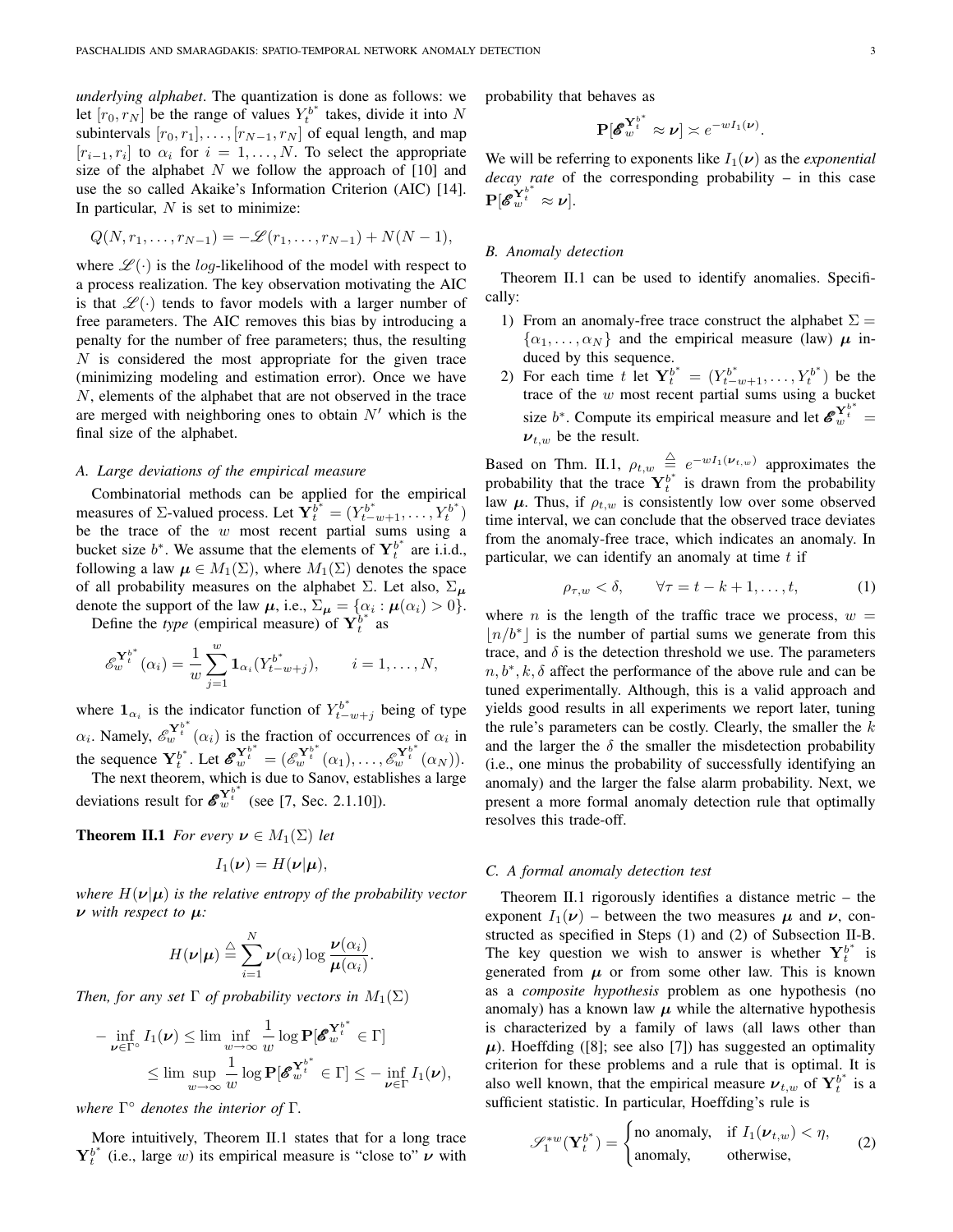and is optimal in the sense that it maximizes the exponential decay rate of the misdetection probability over all tests with a false alarm probability with exponential decay rate larger than  $\eta$ . That is, the parameter  $\eta$  used in the test controls the false alarm probability and can be determined as  $\eta = -\log \epsilon/w$ where  $\epsilon$  is our tolerable false alarm rate. The remaining parameters  $w, b^*$  affect the rule's performance and can be tuned experimentally. Notice that we can compute consecutive  $v_{t,w}$  by using a sliding window of length w. Thus, we generate a new decision with every traffic sample based on the most recent w-long trace. As we will see, this enables us to detect anomalies very fast.

We proceed by presenting a model-based method, where the i.i.d assumption is not a requirement, thus, it can be directly applied to the time-series and not to the partial sums.

# III. A MODEL-BASED APPROACH

The approach of Section II aggregated traffic over a time bucket to yield an i.i.d. sequence. One potential disadvantage of this aggregation is that it increases the response time to an anomaly since data is being processed on the slower time-scale of time buckets. In this section, the question we are seeking to answer is whether it is possible to process data on the timescale we collect them. To that end, and because the i.i.d. assumption will no longer hold, we will impose some more structure on the stochastic nature of the traffic time-series. In particular, we will assume a Markovian structure as it is tractable and has been shown to represent traffic well [9, 10], at least for the purpose of estimating distribution-dependent metrics like loss probabilities.

## *A. An MMP model*

We start again with a time series  $X_1, \ldots, X_n$  of traffic activity during a small time interval (several hours) which we will model as an MMP process. Such a process is characterized by an underlying Markov chain with transition probability matrix  $\mathbf{\Xi} = \{p(i, j)\}_{i, j=1}^M$ . To each state  $i, i = 1, \dots, M$ , we associate an interval  $[r_{i-1}, r_i]$  of real numbers from which traffic activity observations are drawn. That is, when the MMP is in state i at time t then  $X_t$  takes values in  $[r_{i-1}, r_i]$ . (For the application we are considering we do not need to specify how observations are drawn from  $[r_{i-1}, r_i]$ ; in general they can follow some probability distribution.) MMPs, when the state is "hidden", are also known in the literature as Hidden Markov Models (HMMs) [15]. We restrict ourselves to models in which the ranges of possible observations corresponding to different states are disjoint. Thus, an observation can be uniquely associated to an MMP state and the state is no longer hidden.

To model the traffic trace as a MMP we let  $[r_0, r_M]$  be the range of all observations we make, split  $[r_0, r_M]$  into M subintervals of equal length, and assign state  $i, i = 1, \ldots, M$ , to interval  $[r_{i-1}, r_i]$ . To select the appropriate number of states  $M$  we use the AIC as in Section II. Given  $M$ , the transition probabilities Ξ are obtained via maximum likelihood estimation. Specifically, let Y denote a sequence  $Y_1, Y_2, \ldots, Y_n$  of states that the Markov chain visits. A maximum likelihood estimator of the transition probabilities is given by

$$
\hat{p}_n(i,j) = q_{nf}(j \mid i) \stackrel{\triangle}{=} \frac{q_n(i,j)}{q_{n1}(i)}, \ i, j = 1, \dots, M,
$$
 (3)

where  $q_n(i, j)$  denotes the fraction of transitions from i to j in the sequence Y and  $q_{n1}(i)$  the fraction of transitions out of *i*. We assume that *n* is large enough to have  $q_{n1}(i) > 0$  for all *i*. As  $n \to \infty$ ,  $\hat{p}_n(i, j) \to p(i, j)$  with probability one (w.p.1). We consider the constructed model to be reliable since it is the outcome of a long period of anomaly-free observations. Different models can be constructed for different time-of-day intervals (business hours, evening hours, overnight, etc.).

#### *B. Large deviations of the empirical measure*

Once we obtain the MMP model from an anomaly-free trace we are interested in comparing ongoing traffic activity to the model in order to identify potential deviations.

Assume that the MMP has an irreducible underlying Markov chain with transition probability matrix  $\Xi$  =  ${p(i, j)}_{i, j=1}^M$ . Let p denote the vector consisting of the rows of  $\Xi$ . As before, Y denotes a sequence  $Y_1, Y_2, \ldots, Y_n$  of states that the Markov chain visits with the initial state being  $Y_0 = \sigma$ . Consider the empirical measures

$$
\mathscr{E}_{n,2}^{\mathbf{Y}}(\mathbf{y}) = \frac{1}{n} \sum_{k=1}^{n} \mathbf{1}_{\mathbf{y}} (Y_{k-1} Y_k),
$$

where  $y \in \mathscr{A}^2 \stackrel{\triangle}{=} \{1, ..., M\} \times \{1, ..., M\}$  and  $\mathbf{1}_y$  is the indicator function for the subset y. Note that when  $y = (i, j) \in \mathcal{A}^2$  the empirical measure  $\mathcal{E}_{n,2}^{\mathbf{Y}}(\mathbf{y})$  denotes the fraction of times that the Markov chain makes transitions from *i* to *j* in the sequence **Y**. Let now  $\mathscr{A}_{\mathbf{p}}^2$ from *i* to *j* in the sequence **Y**. Let now  $\mathscr{A}_{\mathbf{p}}^2 \triangleq \{(i, j) \in \mathscr{A}^2 \mid p(i, j) > 0\}$  denote the set of pairs of states that can appear in the sequence  $Y_1, Y_2, \ldots, Y_n$  and denote by  $M_1(\mathscr{A}_{\mathbf{p}}^2)$  the standard  $|\mathscr{A}_{\mathbf{p}}^2|$ -dimensional probability simplex, where  $\mathcal{A}_{\mathbf{p}}^2$  denotes the cardinality of  $\mathcal{A}_{\mathbf{p}}^2$ . Note that the vector of  $\mathscr{E}_{n,2}^{\mathbf{Y}}(\mathbf{y})$ 's, denoted by  $\mathscr{E}_{n,2}^{\mathbf{Y}} = (\mathscr{E}_{n,2}^{\mathbf{Y}}(\mathbf{y}); y \in \mathscr{A}_{\mathbf{p}}^2)$ , is an element of  $M_1(\mathscr{A}_{\mathbf{p}}^2)$ . For any  $\mathbf{q} \in M_1(\mathscr{A}_{\mathbf{p}}^2)$ , let

$$
q_1(i) \stackrel{\triangle}{=} \sum_{j=1}^M q(i,j)
$$
 and  $q_2(i) \stackrel{\triangle}{=} \sum_{j=1}^M q(j,i)$  (4)

be its marginals. Whenever  $q_1(i) > 0$ , let  $q_f(j \mid i) \triangleq$  $q(i, j)/q_1(i)$ . As before, we will be using the notation  $q_f =$  $(q_f(1 | 1), \ldots, q_f(M | 1), q_f(1 | 2), \ldots, q_f(M | M)).$  We say that a probability measure  $q \in M_1(\mathcal{A}_p^2)$  is *shift invariant* if both its marginals are identical, i.e.,  $q_1(i) = q_2(i)$  for all i. A large deviations result for  $\mathscr{E}_{n,2}^{\mathbf{Y}}$  is established in the next theorem and is proven in [7, Sec. 3.1.3].

**Theorem III.1** ([7]) *For every*  $q \in M_1(\mathcal{A}_{p}^2)$  *let* 

$$
I_2(\mathbf{q}) = \begin{cases} \sum_{i=1}^{M} q_1(i) H(q_f(\cdot \mid i) \mid p(i, \cdot)), & \text{if } \mathbf{q} \text{ is shift} \\ \infty, & \text{otherwise,} \end{cases}
$$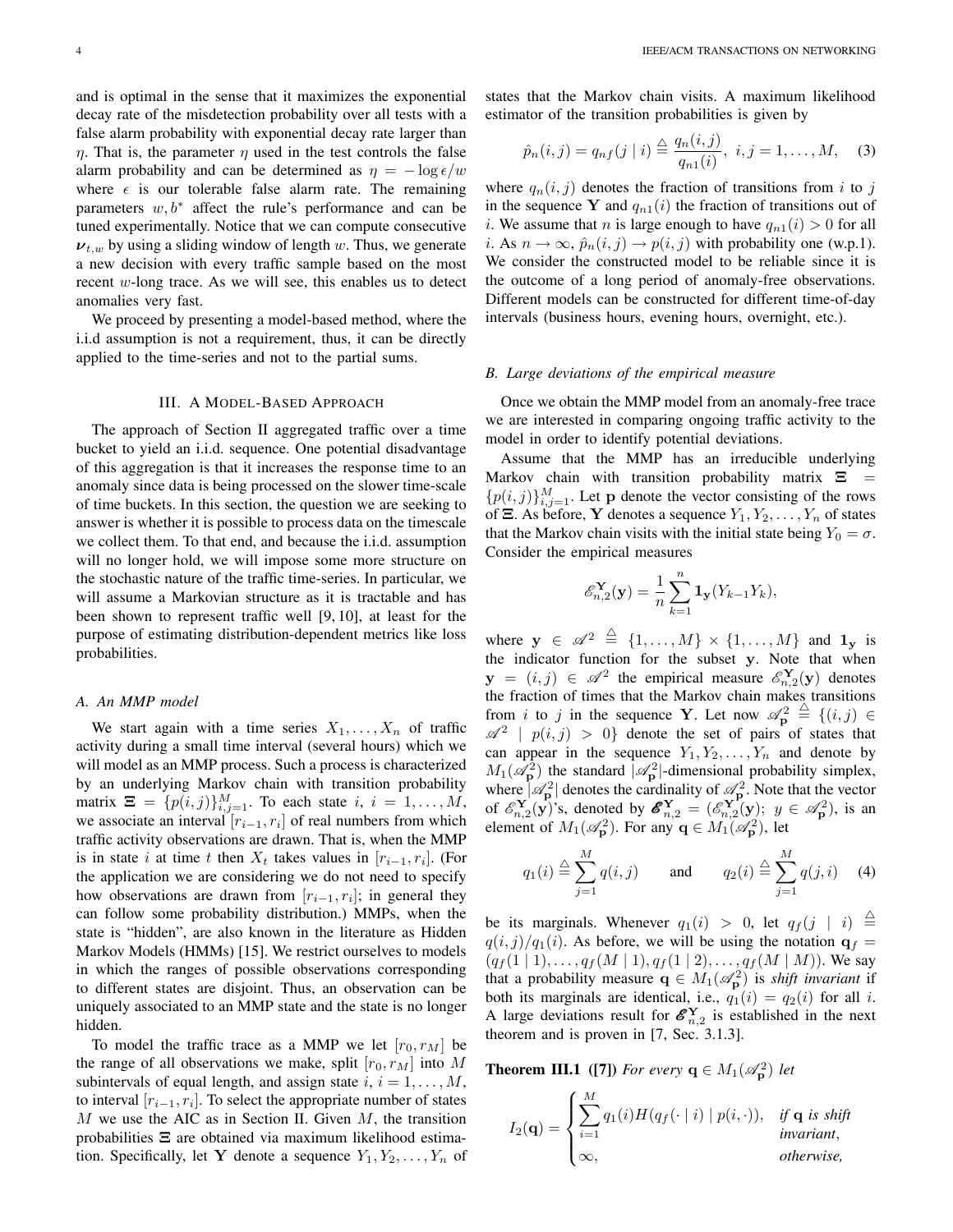.

*where*  $H(q_f(\cdot | i) | p(i, \cdot))$  *is the relative entropy, that is,* 

$$
H(q_f(\cdot \mid i) \mid p(i, \cdot)) = \sum_{j=1}^{M} q_f(j \mid i) \log \frac{q_f(j \mid i)}{p(i, j)}
$$

*Then, for any set*  $\Gamma$  *of probability vectors in*  $M_1(\mathscr{A}_{\mathbf{p}}^2)$ *,* 

$$
- \inf_{\mathbf{q} \in \Gamma^{\circ}} I_2(\mathbf{q}) \le \lim \inf_{n \to \infty} \frac{1}{n} \log \mathbf{P}[\mathscr{E}_{n,2}^{\mathbf{Y}} \in \Gamma] \le
$$
  

$$
\lim \sup_{n \to \infty} \frac{1}{n} \log \mathbf{P}[\mathscr{E}_{n,2}^{\mathbf{Y}} \in \Gamma] \le - \inf_{\mathbf{q} \in \Gamma} I_2(\mathbf{q}),
$$

*where* Γ ◦ *denotes the interior of* Γ*.*

More intuitively, Theorem III.1 states that for a long trace Y (i.e., large  $n$ ) its empirical measure is "close to" q with probability that behaves as

$$
\mathbf{P}[\mathbf{E}_{n,2}^{\mathbf{Y}}\approx \mathbf{q}]\asymp e^{-nI_2(\mathbf{q})}.
$$

#### *C. Anomaly detection*

As in the model-free method, Theorem III.1 can be used to identify anomalies. Specifically:

- 1) From an anomaly-free trace obtain a MMP as outlined in Subsection III-A. Let p be the resulting transition probability vector.
- 2) For each time t let  $Y_t = (Y_{t-n+1}, \ldots, Y_t)$  be the trace of current traffic activity consisting of  $n$  consecutive traffic measurements. Compute its empirical measure and let  $\mathscr{E}_{n,2}^{\mathbf{Y}_t} = \mathbf{q}_{t,n}$  be the result.

Based on Thm. III.1,  $\rho_{t,n} \triangleq e^{-nI_2(\mathbf{q}_{t,n})}$  approximates the probability that the trace  $Y_t$  is drawn from the MMP with transition probability vector **p**. Thus, if  $\rho_{t,n}$  is consistently low over some observed time interval, we conclude that the observed trace does not "appear drawn" from the reliable model, which indicates an anomaly. For an automated anomaly detection rule one can specify some parametric threshold rule and tune the parameters using a "training" data set. For instance, we can identify an anomaly at time  $t$  if

$$
\rho_{\tau,n} < \delta, \qquad \forall \tau = t - k + 1, \dots, t,\tag{5}
$$

where  $n, k$  and  $\delta$  are the parameters affecting the rule's performance (detection and false alarm rates). Although, this is a valid approach and yields good results in all experiments we report later, tuning the rule's parameters can be costly and can lead to an arbitrary balancing of the detection and false alarm rates. Next, we present a more formal anomaly detection rule that optimally resolves this trade-off.

# *D. A formal anomaly detection test*

As before, Theorem III.1 identifies a distance metric – the exponent  $I_2(q)$  – between the two Markov measures p and q, constructed as specified in Steps (1) and (2) of Subsection III-C. A generalized (to the Markov case) Hoeffding rule can now be used to identify an anomaly. Such a generalization has been shown in [16]. As in Sec. II-C, the composite hypothesis testing problem is to determine whether  $Y_t$  is generated from p or from some other law. Hoeffding's rule is

$$
\mathcal{S}_2^{*n}(\mathbf{Y}_t) = \begin{cases} \text{no anomaly,} & \text{if } I_2(\mathbf{q}_{t,n}) < \eta, \\ \text{anomaly,} & \text{otherwise.} \end{cases} \tag{6}
$$

As before,  $\eta$  determines the desirable decay rate for the false alarm probability. The parameter  $n$  should be large enough for the asymptotics to be accurate, but as we will see, moderate values of  $n$  suffice.

We claim that both our approaches are general on-line methods to compare an observed traffic trace with a model that represents "typical" behavior. Many types of traffic anomalies can be detected such as attacks, worms, intrusion, port scanning, network failures, or flash crowds. We proceed by extending our framework, incorporating spatial information to identify network anomalies.

# IV. INCORPORATING SPATIAL INFORMATION

The approaches we discussed so far only exploit temporal information. Yet, activity traces of interest can be collected in many locations and attacks at one place may be precursors or aftershocks of attacks elsewhere. Consider, for example, a worm spreading in the Internet or an orchestrated distributed attack of vulnerable computational resources in a single server.

We introduce spatial information in the previous models by considering vectors of traffic activity at various locations of interest in the network. More specifically, consider the traffic activity time series  $X_1, \ldots, X_n$ , where  $X_i \in \mathbb{R}^d$  now represents the rate of the network feature of interest (e.g., number of bytes/packets/flows) during time slot i at all  $d$ network locations we would like to monitor. The methods we discussed earlier –method of types and MMP model– readily extend to this case as they do not depend on  $X_i$  being a scalar. Of course, and especially for large  $d$ , one would now require longer traces to estimate the set of parameters and the anomaly detection algorithm would need longer samples to identify an anomaly. On the other hand by selecting a small number of network elements as monitors it is tractable to incorporate spatial information, as we experimentally validate in the next sections. The only additional requirements in order to incorporate spatial information in the manner suggested is that the network elements must be synchronized and being able to exchange the time series of the network features they monitor. This is a reasonable assumption for currently manufactured routers, especially when time slots are on the order of 1 minute.

We proceed by presenting spatio-temporal anomaly detection algorithms for both the model-free and the model-based approach.

# *A. Spatio-temporal anomaly detection algorithm using the model-free method*

We first select  $d$  network elements or features we want to monitor. As in Section II, we will work with  $Y_t^{b^*,j} =$  $(Y_{t-w+1}^{b^*,j}, \ldots, Y_t^{b^*,j})$  which denotes the trace of the w most recent partial sums at network element  $j$  using a bucket size  $b^*$ , for  $j = 1, ..., d$ . We use  $\mathbf{Y}_t^{b^*} = (\mathbf{Y}_t^{b^*,1}, ..., \mathbf{Y}_t^{b^*,d})$  to denote the trace of system activity at all network elements d.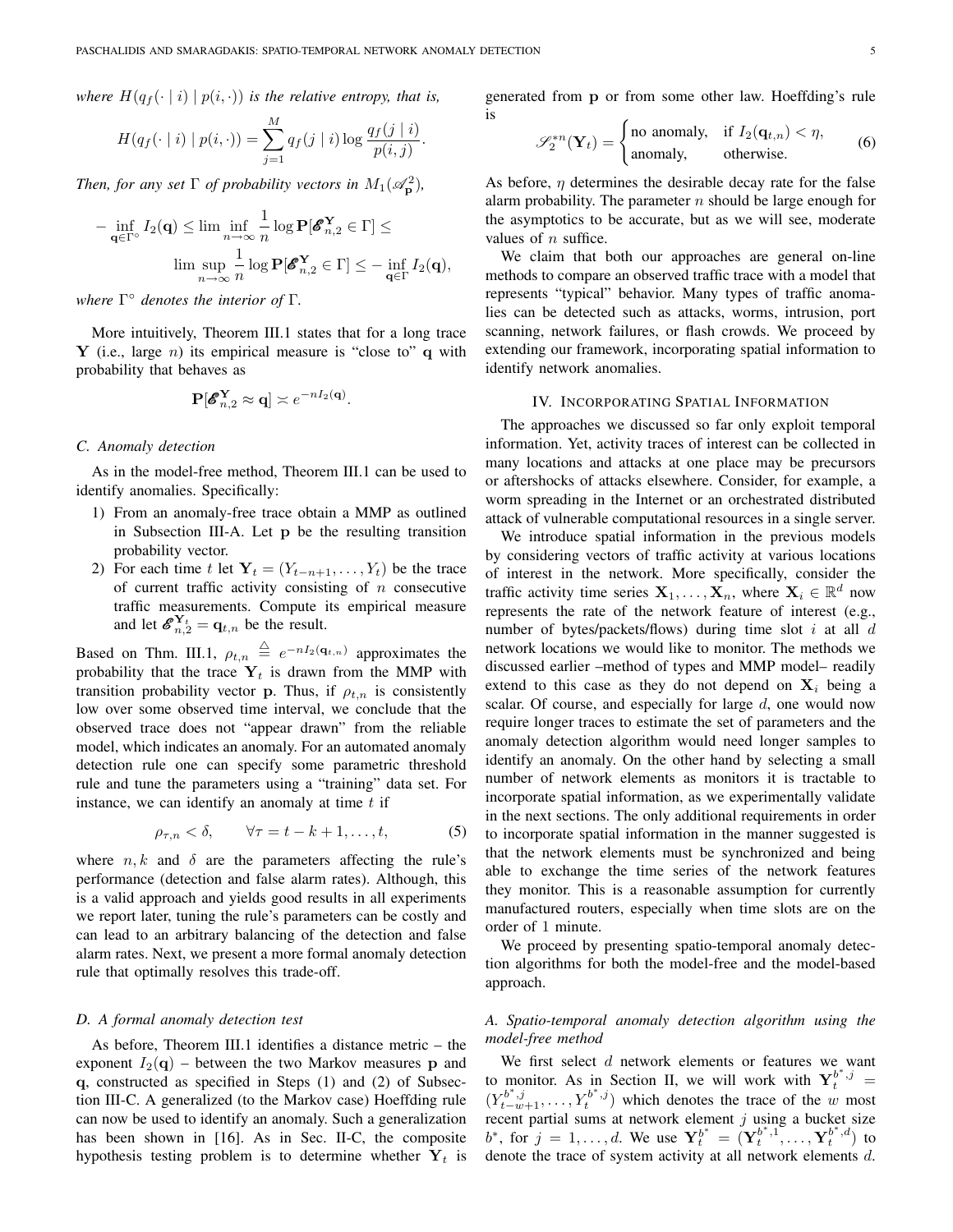- 1) For each chosen network element or feature  $j$ , apply Step (1) of Subsection II-B in order to obtain the underlying alphabet and the empirical measure.
- 2) Create the underlying multi-dimensional alphabet  $\Sigma^d$  =  $\{\alpha_1^{(1)}, \ldots, \alpha_{N_1}^{(1)}\}$  $\{ \alpha_1^{(1)} \} \times \cdots \times \{ \alpha_1^{(d)}, \ldots, \alpha_{N_d}^{(d)} \}$  $\binom{a}{N_d}$  and compute the associated empirical measure (law)  $\mu^d$  from past (anomaly-free) observations.
- 3) For each time t consider the trace  $Y_t^{b^*}$  of the w most recent partial sums and compute its empirical measure which yields  $\mathscr{E}_{w,b^*}^{Y_t^{b^*}} = \nu_{t,w}^d$ , where the superscript d indicates that this represents the fraction of occurrences of  $\Sigma^d$ -letters in the trace  $\mathbf{Y}_t^{b^*}$ .

As in the scalar case,  $\rho_{t,w} \triangleq e^{-wI_1(\nu_{t,w}^d)}$  approximates the probability that the trace  $Y_t^{b^*}$  is drawn from the probability law  $\mu^d$ . We can use the exact same test of (2) to identify an anomaly while controlling the desirable false alarm rate. As before, the parameters  $w, b^*$  can be selected to improve the performance of the algorithm.

# *B. Spatio-temporal anomaly detection algorithm using the model-based method*

We first select  $d$  network elements or features we want to monitor and consider the time series of traffic activity  $\mathbf{X}_n^j = (X_1^j, \dots, X_n^j)$  at each network element  $j, j = 1, \dots, d$ . For each such time series we split the range of values it takes into  $M_i$  subintervals following the procedure described in Section III, thus, defining  $M_j$  states.  $M_j$  is selected using the AIC criterion. Let  $s_1^j, \ldots, s_{M_j}^j$  denote the states for the jth network element. Putting together the traces from all d network elements or features we form the trace  $X_n =$  $(X_n^1, \ldots, X_n^d)$  with corresponding states  $(s^1, \ldots, s^d)$ , where  $s^j \in \{s_1^j, \ldots, s_{M_j}^j\}$  is the state of the *j*th network element or feature. We have now constructed a multi-dimensional process and we assume that states evolve according to a Markov chain. We will use  $Y_t$  to denote the state of this multidimensional Markov chain at time  $t$ . The anomaly detection algorithm outlined next is similar to the scalar case discussed in Section III.

- 1) Using past (anomaly free) information compute the transition probability vector  $p<sup>d</sup>$  for the multi-dimensional Markov chain.
- 2) For each time t let  $Y_{t,n} = (Y_{t-n+1}, \ldots, Y_t)$  be the sequence of states the multi-dimensional Markov chain visits over  $n$  consecutive time slots. Compute its empirical measure and let  $\mathscr{E}_{n,2}^{\mathbf{Y}_{t,n}} = \mathbf{q}_{t,n}^d$  be the result, where the superscript  $d$  indicates that this is the empirical measure of the d-dimensional Markov chain we have constructed.
- 3) Then,  $\rho_{t,n} \triangleq e^{-nI_2(\mathbf{q}_{t,n}^d)}$  approximates the probability that the trace  $Y_{t,n}$  is drawn from the MMP with transition probability matrix  $p<sup>d</sup>$ . Use the rule in (6) to identify an anomaly, where  $\eta$  bounds the asymptotic decay rate of the false alarm probability.

We remark that the proposed mechanism may not scale well with the number  $d$  of network elements. Nevertheless, it provides on-line anomaly detection for selected points of



Fig. 1. The Abilene backbone network and PoPs.

interest, especially when the size of the alphabet (modelfree anomaly detection) or the number of states (model-based anomaly detection) is small; this turned out to be the case in our experiments, as we comment on in the following sections.

## V. EXPERIMENTAL SETUP I: THE ABILENE DATA SET

In this section, we validate our methodology against real traffic traces from a backbone network. Our source of data is the IP-level traffic flow measurements collected form every Point of Presence (PoPs) in the Abilene Internet2 backbone network. Abilene is the major academic network, connecting over 200 universities in the US, and peering with other research networks in Europe and Asia. Abilene has 11 PoPs resulting in 121 origin-destination flows (see Fig. 1).

The data we are using is sampled flow data from every router of Abilene for a period of one week (April 7 to 13, 2003). Sampling is random capturing 1% of all packets entering every router. Three different representations (features) of sampled flow data are used, a time-series of the number of bytes (B), of packets (P) and of flows (F). In order to avoid synchronization issues, the measurements are aggregated into 5 minutes bins. The issue of how packets are sampled is an important one but we do not consider it here because, in most cases, packet sampling is predetermined by the monitoring instrumentation. We comment later on the effect of the sampling frequency to our detection mechanisms.

A log with the anomalies that took place was also available. Three different types of anomalies are present: DoS: distributed Denial of service attack against a single victim; SCAN: scanning a host for a vulnerable port (port scan) or scanning the network for a target port (network scan); APLHA: unusually high rate point to point byte transfer. There are also some anomalies that are labeled as unknown (UNKN). In total there are 270 anomalies: 133 DoS, 81 SCAN, 32 ALPHA and the rest are unknown [12]. Origin-destination flows aggregate the traffic of thousands of connections (in a period of 5 minutes), thus, traffic anomalies of a destination may hide in the byte representation, but can appear in other representations like the packet or flow representations. DoS anomalies were always present in the packet (P) representation. This is expected as most DoS attacks bombard a single destination with a huge number of packets. Instances of DoS are not observed in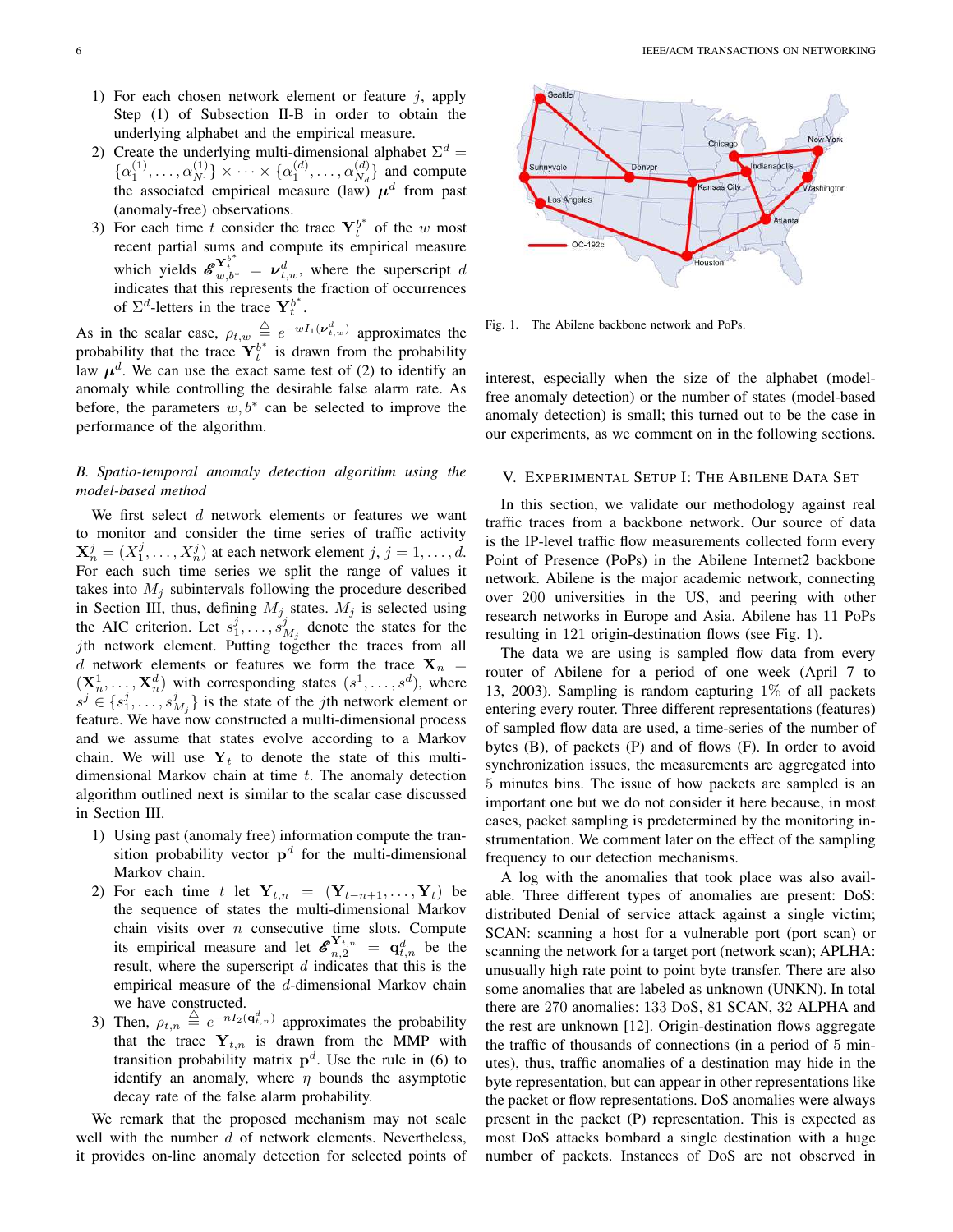the flow representation and may be observed in the byte (B) representation. The SCAN anomalies are observed only in the flow (F) representation. ALPHA anomalies are characterized by spikes in the byte representation only. Following the above observations we can even characterize anomalies that are denoted as unknown.

#### *A. Metrics of interest*

In order to validate the performance of our technique, we use two metrics, that are pretty standard for anomaly detection studies, namely the detection rate and the false alarm rate.

*Detection Rate* is the proportion of anomalies identified by the algorithm to the total number of existing anomalies. *False Alarms* are erroneous anomaly decisions. The *False Alarm Rate*, or the *False Alarm Probability*, is the proportion of anomaly decisions according to the rule (2) (or (6), depending on the model) in the set of all observation windows that were anomaly-free.

## *B. Outline of the technique*

We apply both our methods to the different time-series (representations of B/P/F) for the 121 origin-destination flows. In order to avoid the effect of diurnal variation we consider 200 samples (each one representing the activity of 5 minutes) for every day of the week. We use as reference the activity that has been observed for the same time interval the previous day. For the first day of the week, as we do not have information from the previous day, we take as reference the network activity of the second day.

We apply the model-free approach following the algorithm described in Section II. We construct the alphabet of the three representations and the corresponding probability law for every day of the anomaly-free week. We then process the network activity for the next day according to the rule (2). Working with statistics of the autocorrelation function (see Appendix), we found that  $b^* = 3$  and  $w = 20$  are good values for our data set.

We also follow the approach of Section III to devise an appropriate MMP traffic model. Using this model, for every day of the week and for every time sample we use the rule (6) to identify an anomaly for an appropriately selected trace length  $n$ .

On a notational remark, we denote an anomaly as ORIG-DEST-xxxx, where ORIG is the ingress PoP, DEST is the egress PoP and xxxx is the time point in the time series (from 1 − 2016) of the related representation where an anomaly occurs.

#### *C. Temporal anomaly detection examples*

In this subsection we discuss the performance of our framework and we compare the two proposed methods. Fig. 2 considers an ALPHA anomaly in the Washington-New York origin-destination flow (byte representation). In the top graph of that figure we plot the probability  $\rho_{t,w} = e^{-wI_1(\boldsymbol{\nu}_{t,w})}$ that the trace is drawn from the anomaly free law when the model-free based method is applied. Notice that we can set an appropriate threshold so that when  $\rho_{t,w}$  falls below that threshold we correctly identify an anomaly. The middle graph of Fig. 2 plots the exponent of  $\rho_{t,w}$  and compares it to various thresholds  $\eta$  ( $\eta_1, \eta_2, \eta_3 = 0.1\%, 1\%, 5\%$ ) that are set depending on our tolerance for false alarms. Fig. 3 illustrates detection of the same anomaly with the model-based method. Notice, that depending on the threshold  $\eta$  used in the middle graph we may or may not have a false alarm. It is worth noticing that spikes in the traffic volume are not necessarily identified as anomalies. In essence, both methods indicate an anomaly only when a substantial *distributional deviation* from the reference is identified. The same observations are valid for other types of attacks, e.g., DoS (Figure 4) and SCAN (Figure 5).

We note that except for Figs. 2 and 3, in all remaining figures we plot the exponents  $I_1(\nu_{t,w})$  and  $I_2(\mathbf{q}_{t,n})$  (cf. (2) and (6)) to identify anomalies. Results using the probabilities  $\rho_{t,w}$  and  $\rho_{t,n}$  as anomaly indicators can be found in a preliminary study [17]. Figure 4 suggests that the model-free method may not always pinpoint the time of the anomaly due to aggregation effect of the partial sums and our use of a window of size  $w$ . Of course, smaller values of  $b^*$  lead to faster response times, but, also, larger modeling error due to increased correlation between consecutive elements of the time series  $Y_t^{b^*}$ . In the absence of any information on when the anomaly occurs within this window we can estimate its time as  $\frac{w}{2}$  time units after the first time  $I_1(\nu_{t,w})$  exceeds  $\eta$ . On the other hand, as seen in the figure, the model-based method can identify when an anomaly occurs more precisely. The disadvantage of the model-based method is that the false alarms rate is higher for the same  $\eta$  than that of the modelfree method which benefits from the averaging over the time bucket  $b^*$ .

We summarize our results in Table I (see page 11). Notice that  $\epsilon$  (hence,  $\eta = -\log \epsilon/w$ ) can effectively control the false alarm rate; the actual false alarm rate is on the same order or magnitude as  $\epsilon$ . We should also point out that the performance of our framework is related to the sampling frequency, i.e., if we increase the sampling frequency to 1 minute or even few seconds, we expect the sensitivity of our detection mechanism (and hence, the detection rate) to increase.

On the other hand dealing with more samples, will lead to a larger alphabet (if the model-free approach is applied) or a larger number of states (if the model-based approach is applied). In practice, an appropriate sampling design for anomaly detection applications using our proposed framework must take into account the sampling frequency and the dimensionality of the estimated alphabet or MMP respectively. Applying our framework in this data set we were able to construct alphabets with small cardinality (when the modelfree approach was applied a typical size was 3 symbols) and small number of states (when the model-based approach was applied a typical size was 3 states). As we will argue in the next subsection this was beneficial for spatio-temporal network anomaly detection.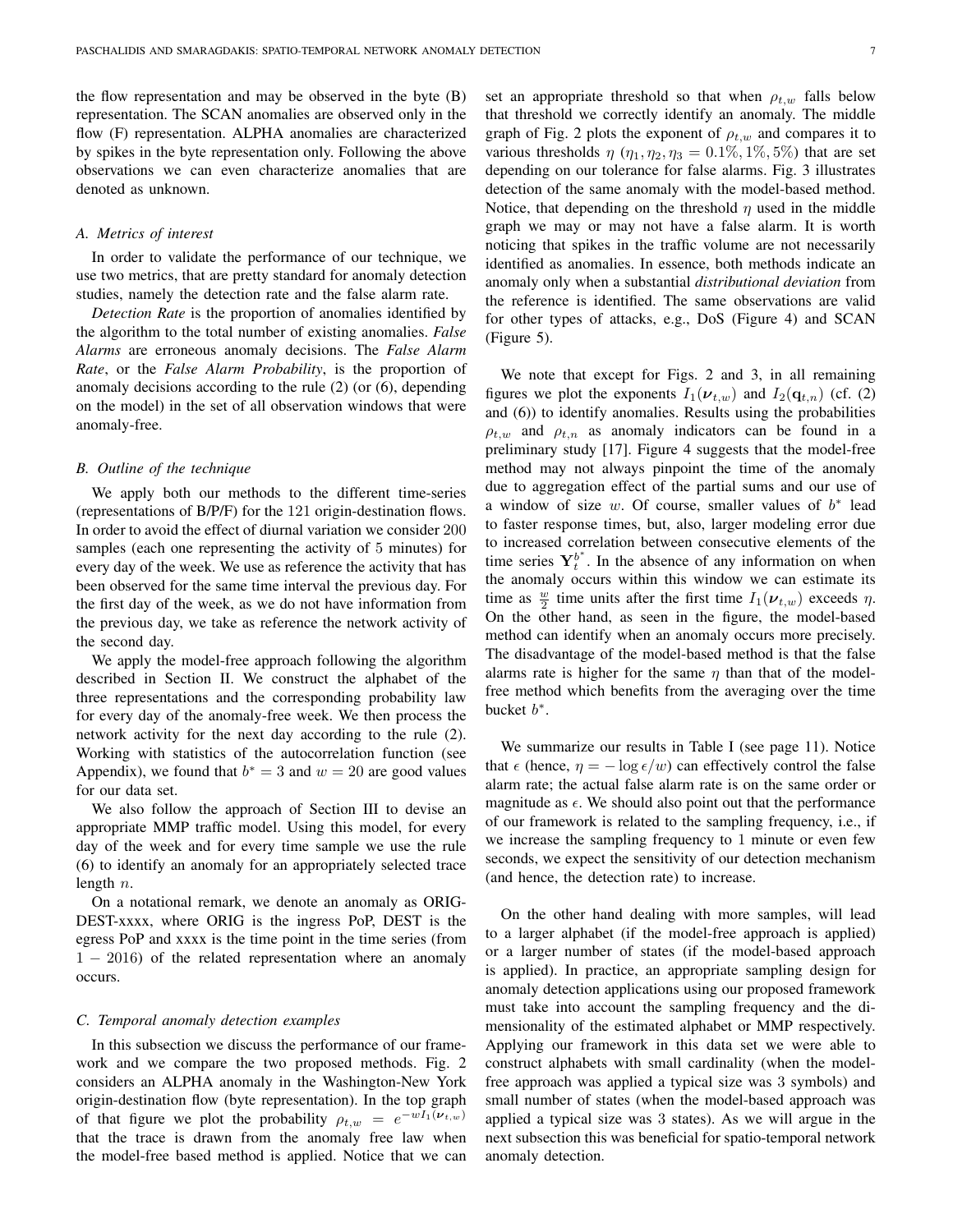

Fig. 2. Model-Free Method. (Top): Value of  $\rho_{t,w}$ . (Middle): Value of  $I_1(\nu_{t,w})$  used in (2). (Bottom): Byte representation for the Washington-New York origin-destination flow. The rectangle denotes an ALPHA anomaly.



Fig. 3. Model-Based Method. (Top): Value of  $\rho_{t,n}$ . (Middle): Value of  $I_2(\mathbf{q}_{t,n})$  used in (6). (Bottom): Byte representation for the Washington-New York origin-destination flow. The rectangle denotes an ALPHA anomaly.

## *D. Spatio-temporal anomaly detection examples*

We next turn our attention to spatio-temporal anomaly detection. As was mentioned before, the size of the alphabet and the number of states of the MMP for the Abilene data set is small when only temporal information is considered. Thus, it is easy to monitor subnets of PoPs (of low dimensionality d) by specifying the group of PoPs of interest and the role of each PoP (origin or destination). We present results for two case studies with different spatial characteristics. We apply our framework to: (a) flows that originate (end) from (at) PoPs that are 1-hop neighbors and (b) flows that originate (end) from (at) PoPs that are many hops away from each other.

In the first case study, the flows originate (end) at the Sunny Valley (SNVA) PoP with destination (originating from) the PoPs in its vicinity. In Figures 6 and 7, we illustrate instances of the identification of anomalies applying the model-free and the model-based method, respectively. The values of



Fig. 4. Comparison of the two methods. (Top): Model-Free Method, (Bottom): Model-Based Method. The rectangle denotes a DoS anomaly.



Fig. 5. Comparison of the two methods. (Top): Model-Free Method, (Bottom): Model-Based Method. The rectangle denotes a SCAN anomaly.

the parameters for the two methods are obtained from the temporal anomaly detection examples. Table II (in page 11) reports the detection and false alarm rates we achieved. It is worth noticing that the detection rate reached 100% and the false alarms rate was very low (lower than the values when only temporal anomalies were studied). This is due to two main reasons: (a) instantaneous high values in the timeseries of observations that do not necessarily indicate attacks are smoothed due to time averaging, and (b) attacks may have temporal and/or spatial correlation, so the rare events are magnified when different locations are monitored.

In the second case study, we consider flows that originate from (end at) Los Angeles or Sunny Valley and end at (originate from) New York or Washington. In other words we examine flows that traverse a number of hops in the Abilene backbone network, traveling from the East (West) Coast to the West (East) Coast. Applying the same methodology as in the first case study, we were able again to achieve very high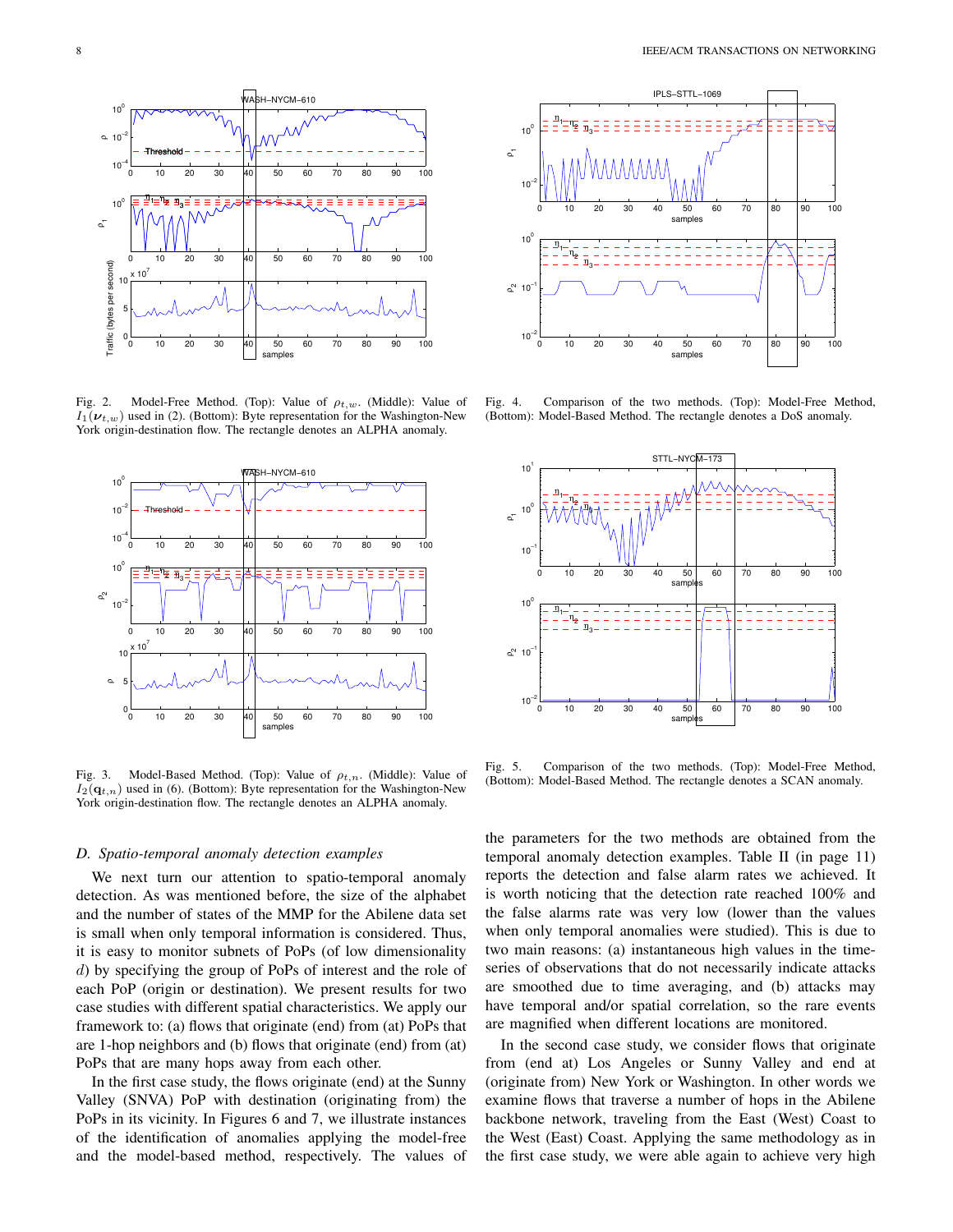

Fig. 6. Comparison of the two methods, incorporating both temporal and spatial information. (Top): model-free method, (Bottom): model-based method, when applied to the P representation of flows that originate from SNVA and end at the neighboring PoPs: DNVR, LOSA and STTL. The rectangle denotes a DoS anomaly.



Fig. 7. Comparison of the two methods, incorporating both temporal and spatial information. (Top): model-free method, (Bottom): model-based method, when applied to the F representation of flows that end at SNVA originating from the neighboring PoPs: DNVR, LOSA and STTL. The rectangle denotes a SCAN anomaly.

detection rate with very low false alarms rate (see Table II). Although the PoPs are geographically apart it seems that the origin or the destination of attacks may be far away especially when the origin or the destination PoP (e.g., Los Angeles, New York) route a large proportion of traffic in the network. Although the space of possible combinations of origin or destination PoPs is very large, all the combinations (of a small number of PoPs - up to 4) we tested are in line with the results presented above.

# VI. EXPERIMENTAL SETUP II: THE DARPA EVALUATION DATA SET

Next, we validate our method against the 1999 MIT Lincoln Lab (DARPA Evaluation) data set [5] which has been widely used for testing anomaly detection systems. The data set consists of tcpdump data collected at the border router of a Local Area Network (LAN). Using the tcpstat tool, we estimate the aggregated traffic per second from the packet headers of the packets served by the border router. Thus, we simulate a simple bit counter that counts the traffic volume served by the border router every one second. As was mentioned in the previous section, not all anomalies can be identified from the byte representations, because of the aggregation of endto-end flows in origin-destination flows. For the case of one link though, the number of end-to-end flows are mush less, thus, by observing the aggregated traffic of the gateway link, we can more accurately identify network anomalies inside the LAN. Please also notice that only temporal information can be incorporated for this data set as only on router is monitored.

Three weeks of training data were provided in the DARPA Evaluation data set. The first and third weeks of the training data do not contain any attacks. This data was provided to facilitate the training of anomaly detection systems. The second week of the training data contains a selected subset of attacks from the 1998 DARPA evaluation data set in addition to several new attacks. In addition, two weeks of network based attacks in the midst of normal background data were also provided. The experimental setting includes different types of machines and operating systems.

There are 201 instances of about 56 types of attacks distributed throughout these two weeks. In particular, the attack events that either occurred or were attempted are the following: Denial of Service (DoS): unauthorized attempt to disrupt the normal functioning of a victim host or network; Remote to Local (R2L): obtaining user privileges on a local host by a remote user without proper authorization; User to Root (U2R): unauthorized access to local superuser or administrator privileges by a local unprivileged user; Surveillance or Probe (PROBE): unauthorized probing of a machine or network to look for vulnerabilities, explore configurations, or map the network's topology; and Data Compromise (DATA): unauthorized access or modification of data on a local or remote host. On a technical note, the aforementioned intrusion attacks (R2L, U2R), might be correlated with changes in traffic, e.g., ftp file transfer, or system reboot, resulting in distributional changes in traffic. A detailed taxonomy of the attacks is presented in [18].

Throughout our study, we also observed some anomalies that we could not classify using the DARPA Evaluation report. Trying to classify these anomalies, we found that some of them are correlated with unusually high traffic volume; hence, we will refer to them as *volume traffic anomalies*. The identification of these types of anomalies is very important for traffic engineering tasks such as network provisioning, monitoring, pricing and mitigation of high traffic volume. A detailed study including these types of anomalies appeared in [12] showing their significance. It should be mentioned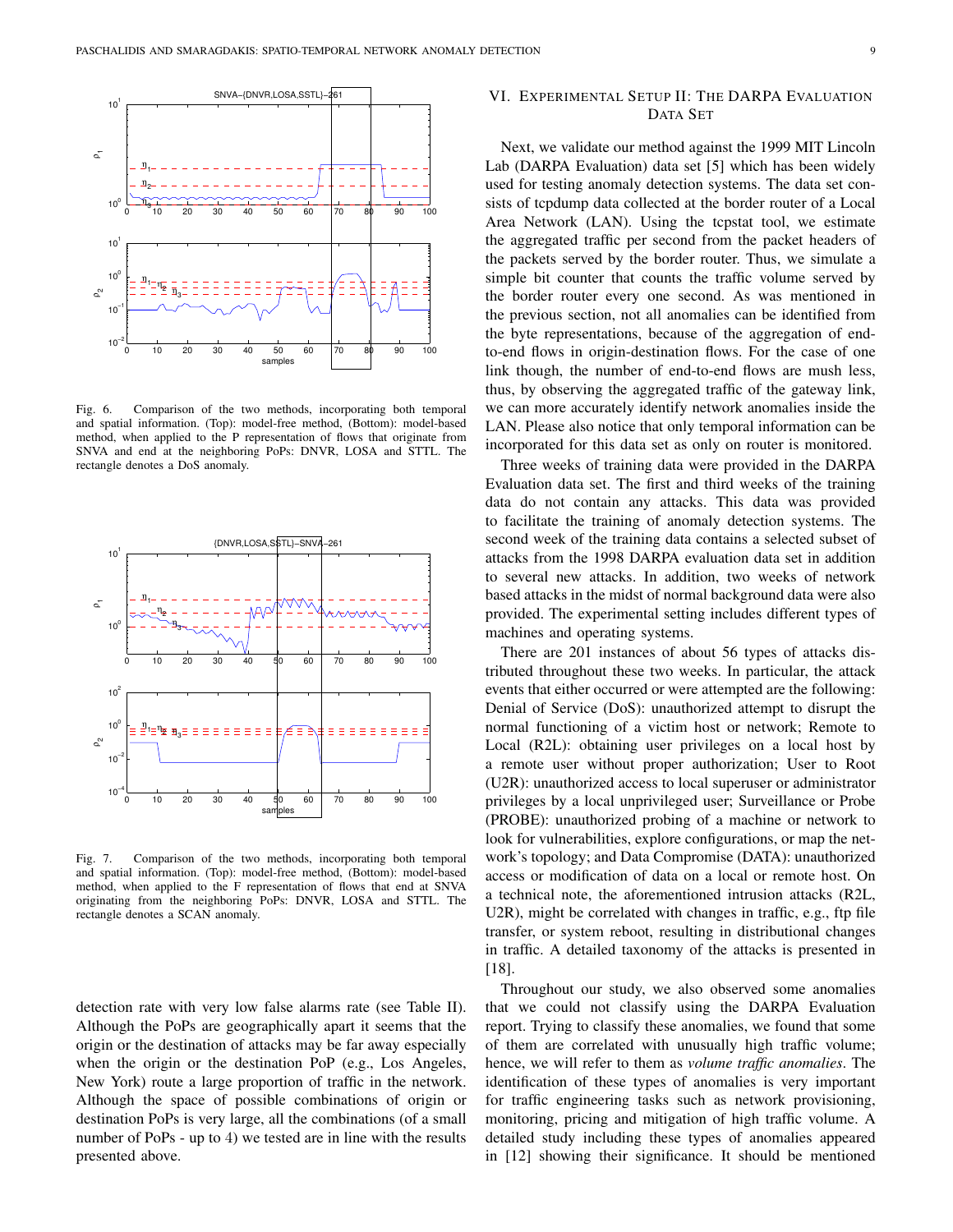

Fig. 8. Model-Free Method. (Top): Value of  $I_1(\nu_{t,w})$  – Monday, fifth week (with attacks) between 2:00pm - 3:00pm, (Bottom): Outbound traffic – Monday, fifth week (with attacks) between 2:00pm - 3:00pm. The rectangle identifies the time period there was an attack.



Fig. 9. Model-Based Method. (Top): Value of  $I_2(\mathbf{q}_{t,n})$  – Monday, fifth week (with attacks) between 2:00pm - 3:00pm, (Bottom): Outbound traffic – Monday, fifth week (with attacks) between 2:00pm - 3:00pm. The rectangle identifies the time period there was an attack.

that persistent high-volume traffic, or more generally changes in the first and second moment can also be picked up by cruder methods (e.g., monitoring the mean and variance). The advantage of our approach is that it can identify all significant distributional changes including the ones that may only be reflected in higher moments.

We followed the same outline that was presented for the previous data set from Abilene. The first 36, 000 seconds (from 08:00-18:00) of the outbound traffic of each day of the first week were used to construct the alphabet and the MMP for the model-free and model-based model, respectively. We then observed the traffic of each day of the fifth week and we investigated how this deviates from the reference traffic of the same day of the first week. For the model-free method, the optimal values were found to be  $b^* = 20$  and  $w = 3$ .

For the model-based method, the optimal trace length was  $n = 60$ . The performance of both methods when applied to the DARPA data set is summarized in Table III. As there are no representations of different features in this data set, we provide the aggregate false alarms rate for each method.

Coming back to the last comment of Section V-C, the performance of both approaches has been improved, as more samples are used (see Figures 8 and 9), but this comes at the cost of creating larger alphabets or creating an MMP with more states.

# VII. RELATED WORK

In this section we refer to the work most closely related to our study. In [3], the authors used wavelet filters to detect anomalies in network traffic including outages, flash crowds, attacks and measurements failures. Our approach differs from that one in the sense that we try to detect short-lived network traffic anomalies within a few samples. Namely, our method, as we implemented it, does not investigate traffic anomalies occurring over long time-scales (hours or days); instead we focused on anomalies over relatively short time-scales. Moreover in our framework the time-series is not restricted to be a scalar, thus can be extended to investigate both spatial and temporal anomalies.

From a theoretical point of view, the authors in [19] studied a number of information-theoretic measures for anomaly detection. Their study was also performed using the DARPA Evaluation data set. Among other observations, they concluded that the relative entropy can better measure the similarity between two datasets. Both our approaches rigorously derive a rule on how to compare two datasets. It turns out that the relative entropy plays a critical role in both rules we derive.

The authors in [11–13] have introduced a framework to diagnose spatial anomalies, which is based on principal component analysis to partition the high dimensional space where a set of network traffic measurements live into disjoint subspaces corresponding to normal and anomalous conditions. Our methodology does not require whole network information and focuses on rapidly identifying both temporal and spatial anomalies in each origin-destination flow or link, by preserving both temporal and spatial correlation of samples.

Very recently the authors in [13] used data mining and information theory techniques to identify network anomalies. Their methods take into account more information than the traffic volume, including, the origin and destination address of each flow, as well as source and destination ports using results from netflow. As we commented in the Introduction our methods can be easily adapted to handle such traces of activity as well. Our methods are on-line, providing a rigorous way to identify anomalies using a fixed sliding window. All the other methods we surveyed are off-line.

In [20], the authors proposed on-line techniques, based on sketches, to identify change detection of individual IP-to-IP flows. The main focus of our framework is on identifying anomalies in the aggregated traffic, which requires a less detailed summary of the network activity.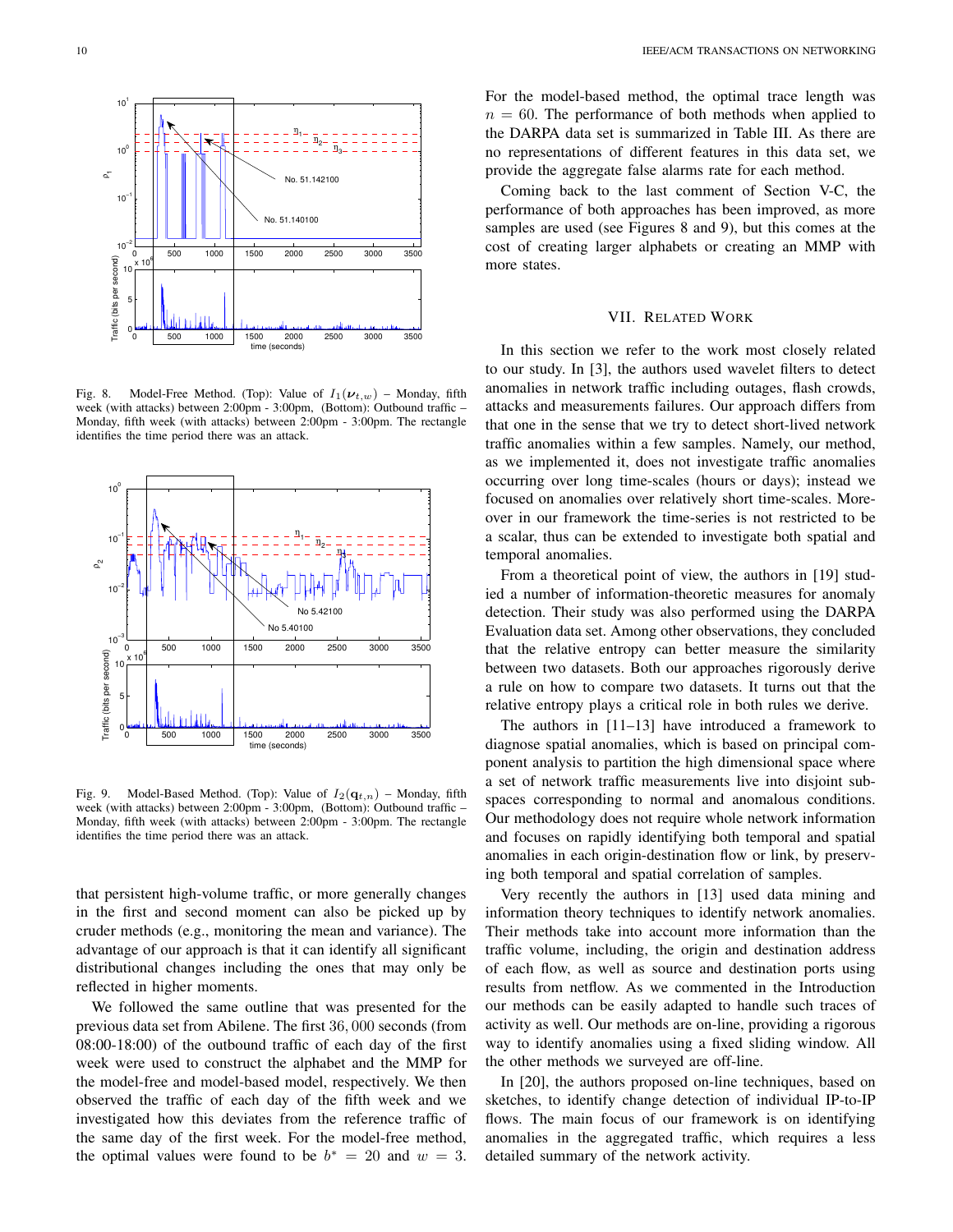TABLE I

SETUP I: DETECTION AND FALSE ALARMS RATES FOR EACH TYPE OF ANOMALY, USING THE MODEL-FREE METHOD (WITH  $w=20$  samples,  $b^*=3$ SAMPLES) AND THE MODEL-BASED METHOD (WITH  $n = 10$  SAMPLES), FOR A DESIRABLE FALSE ALARM PROBABILITY  $\epsilon = 0.1\%, 1\%, 5\%$ .

|              | Model-Free Method     |                   | Model-Based Method |                    |  |
|--------------|-----------------------|-------------------|--------------------|--------------------|--|
| Anomaly      | <b>Detection Rate</b> | False Alarms Rate | Detection Rate     | False Alarms Rate  |  |
| DoS.         | $90\%, 92\%, 94\%$    | $0.5\%, 3\%, 5\%$ | 85%, 87%, 90%      | $0.5\%, 3\%, 10\%$ |  |
| <b>SCAN</b>  | $90\%, 92\%, 94\%$    | $0.5\%, 3\%, 7\%$ | 83\%, 86\%, 90\%   | $0.5\%, 3\%, 10\%$ |  |
| <b>ALPHA</b> | $91\%, 93\%, 94\%$    | $0.5\%, 3\%, 6\%$ | 82\%, 84\%, 87\%   | $0.5\%, 3\%, 11\%$ |  |
| <b>UNKN</b>  | $80\%, 85\%, 88\%$    | $1\%, 4\%, 7\%$   | 78\%, 80\%, 82\%   | $2\%, 4\%, 10\%$   |  |

#### TABLE II

SETUP I: DETECTION AND FALSE ALARMS RATES FOR EACH TYPE OF ANOMALY, USING THE MODEL-FREE METHOD (WITH  $w = 20$  samples,  $b^* = 3$ SAMPLES) AND THE MODEL-BASED METHOD (WITH  $n = 10$  SAMPLES), FOR A DESIRABLE FALSE ALARM PROBABILITY  $\epsilon = 0.1\%, 1\%, 5\%$ .

|                               | Model-Free Method     |                   | Model-Based Method |                   |
|-------------------------------|-----------------------|-------------------|--------------------|-------------------|
|                               | Detection Rate        | False Alarms Rate | Detection Rate     | False Alarms Rate |
| Scenario 1:                   |                       |                   |                    |                   |
| SNVA-{DNVR,LOSA, WASH}        | $93\%, 95\%, 97\%$    | $1\%, 2\%, 6\%$   | $90\%, 90\%, 92\%$ | $1\%, 3\%, 8\%$   |
| {DNVR,LOSA, WASH}-SNVA        | 92\%, 94\%, 97\%      | $1\%, 2\%, 5\%$   | 85\%, 87\%, 90\%   | $1\%, 5\%, 8\%$   |
| Scenario 2:                   |                       |                   |                    |                   |
| ${LOSA, SNVA} - {NYCM, WASH}$ | $100\%, 100\%, 100\%$ | $0.5\%, 1\%, 5\%$ | $88\%, 90\%, 92\%$ | $0.5\%, 3\%, 6\%$ |
| ${NYCM, WASH} - {LOSA, SNVA}$ | $100\%, 100\%, 100\%$ | $0.5\%, 1\%, 5\%$ | $86\%, 90\%, 92\%$ | $0.5\%, 3\%, 6\%$ |

#### TABLE III

SETUP II: DETECTION AND FALSE ALARMS RATES FOR EACH TYPE OF ANOMALY, USING THE MODEL-FREE METHOD (WITH  $w=3$  SAMPLES,  $b^*=20$ SECONDS) AND THE MODEL-BASED METHOD (WITH  $n = 60$  SECONDS), FOR A DESIRABLE FALSE ALARM PROBABILITY  $\epsilon = 0.1\%, 1\%, 5\%$ .

|                        | Model-Free Method     | Model-Based Method              |  |
|------------------------|-----------------------|---------------------------------|--|
| <b>Attack Category</b> | <b>Detection Rate</b> | <b>Detection Rate</b>           |  |
| <b>DATA</b>            | 99%, 100%, 100%       | $\overline{97\%, 100\%, 100\%}$ |  |
| DoS                    | 90%, 92%, 97%         | 86\%, 91\%, 93\%                |  |
| <b>PROBE</b>           | 89%, 94%, 100%        | 84%, 90%, 92%                   |  |
| R2L                    | $80\%, 82\%, 86\%$    | 71%, 74%, 76%                   |  |
| U2R                    | 80%, 82%, 88%         | 78%, 80%, 83%                   |  |
| False Alarms Rate      | $0.5\%, 2\%, 5\%$     | $0.5\%, 3\%, 6\%$               |  |

## VIII. CONCLUSIONS

We introduced a general distributional fault detection scheme able to identify a large spectrum of temporal anomalies from attacks and intrusions to various volume anomalies and problems in network resource availability. We then showed how this framework can be extended to incorporate spatial information, resulting in robust spatio-temporal anomaly detection in large scale operational networks. Although most of the proposed anomaly detection frameworks are able to identify temporal or spatial anomalies [21], we are able to identify both as we preserve both the temporal and spatial correlation of network feature samples.

We provided two different approaches, a model-free and a model-based one. The model-free method works on a longer time-scale processing traces of traffic aggregates over a small time interval. Using an anomaly-free trace it derives an associated probability law. Then it processes current traffic and quantifies whether it conforms to this probability law.

The model-based method constructs a Markov modulated model of anomaly-free traffic measurements and relies on large deviations asymptotics and decision theory results to compare this model to ongoing traffic activity. We presented a rigorous framework to identify traffic anomalies providing asymptotic thresholds for anomaly detection. In our experimental results the model-free approach showed a somewhat better performance than the model-based one. This may be due to the fact that the former gains from the aggregation over a timebucket in addition to the fact that the latter one requires the estimation of more parameters, hence, it may introduce a larger modeling error. For future work, it would be interesting to analyze the robustness of the anomaly detection mechanism to various model parameters.

Since we monitor the detailed distributional characteristics of traffic and do not rely on the mean or the first few moments we are confident that our approach can be successful against new types of (emerging) temporal and spatial anomalies.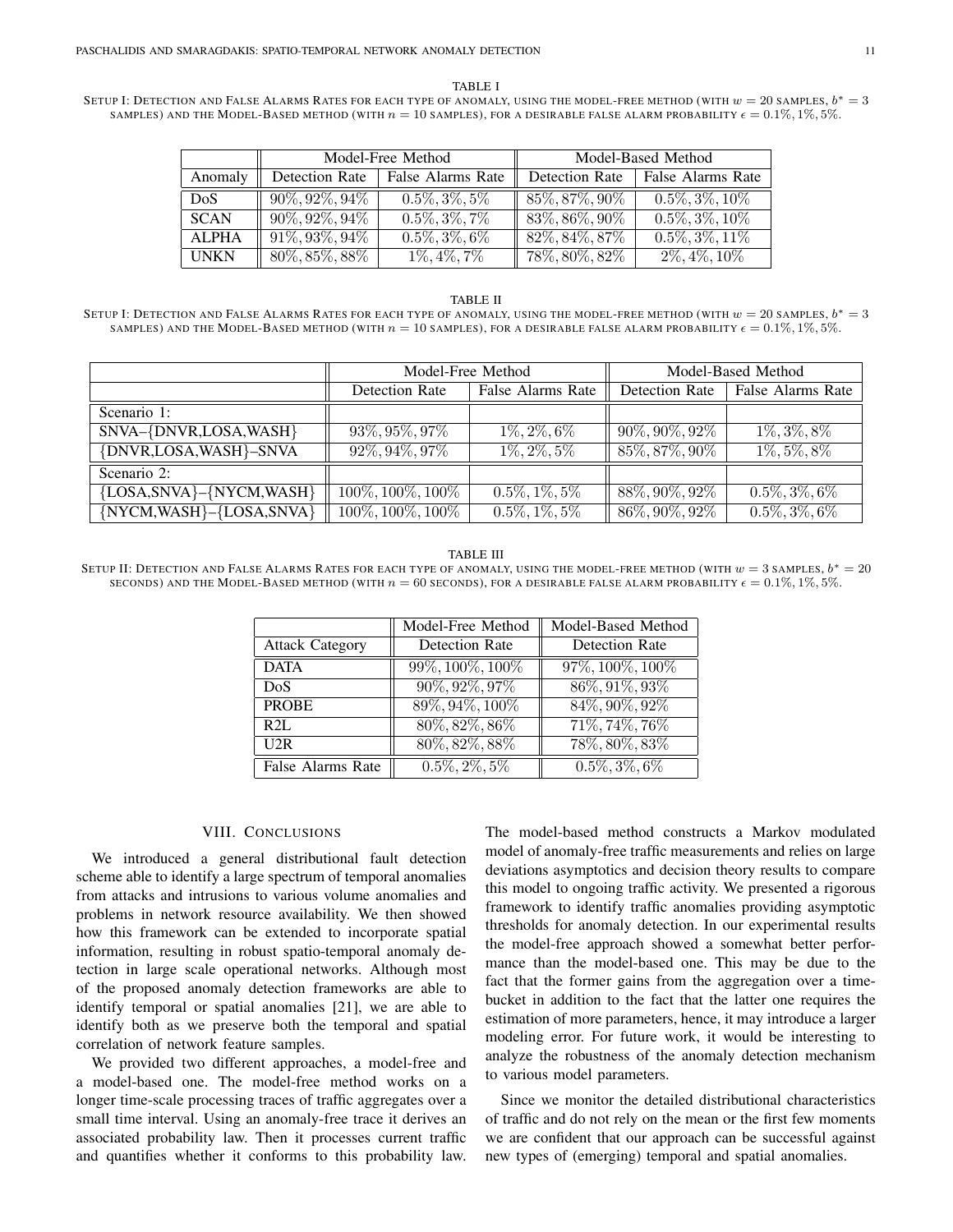Our method is of low implementation complexity (only an additional counter is required), and is based on first principles, so it would be interesting to investigate how it can be embedded on routers or other network devices.

#### **REFERENCES**

- [1] M. Roesch, "Snort lightweight intrusion detection for networks," in *LISA '99: Proceedings of the 13th USENIX conference on System administration*, Seattle, Washington, November 1999, pp. 229–238.
- [2] V. Paxson, "Bro: a system for detecting network intruders in real-time," *Computer Networks*, vol. 31, no. 23–24, pp. 2435–2463, 1999.
- [3] P. Barford, J. Kline, D. Plonka, and A. Ron, "A signal analysis of network traffic anomalies," in *Proceedings of the ACM SIGCOMM Workshop on Internet Measurement*, Marseille, France, November 2002, pp. 71–82.
- [4] R. Lippmann, D. Fried, I. Graf, J. Haines, K. Kendall, D. McClung, D. Weber, S. Webster, D. Wyschogrod, R. Cunningham, and M. Zissman, "Evaluating intrusion detection systems: The 1998 DARPA off-line intrusion detection evaluation," in *Proceedings of the DARPA Information Survivability Conference and Exposition*, Los Alamitos, CA, January 2000, pp. 12–26.
- [5] R. Lippmann, J. W. Haines, D. J. Fried, J. Korba, and K. Das, "The 1999 DARPA off-line intrusion detection evaluation," *Computer Networks*, vol. 34, no. 4, pp. 579–595, 2000.
- [6] V. Yegneswaran, J. T. Giffin, P. Barford, and S. Jha, "An Architecture for Generating Semantics-Aware Signatures," in *USENIX Security Symposium*, Baltimore, MD, USA, July 2005, pp. 97–112.
- [7] A. Dembo and O. Zeitouni, *Large Deviations Techniques and Applications*, 2nd ed. NY: Springer-Verlag, 1998.
- [8] W. Hoeffding, "Asymptotically optimal tests for multinomial distributions," *Ann. Math. Statist.*, vol. 36, pp. 369–401, 1965.
- [9] I. Paschalidis and S. Vassilaras, "On the estimation of buffer overflow probabilities from measurements," *IEEE Trans. Inform. Theory*, vol. 47, no. 1, pp. 178–191, 2001.
- [10] -, "Model-based estimation of buffer overflow probabilities from measurements," in *Proceedings of the ACM SIGMETRICS 2001/Performance 2001 conference*, Cambridge, Massachusetts, June 16-20th 2001, pp. 154–163.
- [11] A. Lakhina, M. Crovella, and C. Diot, "Diagnosing network-wide traffic anomalies," in *Proceedings of ACM SIGCOMM*, Portland, OR, August 2004, pp. 219–230.
- $-$ , "Characterization of Network-Wide Anomalies in Traffic Flows," in *Proceedings of the ACM SIGCOMM Internet Measurement Conference*, Taormina, Italy, October 2004, pp. 201–206.
- [13] ——, "Mining Anomalies Using Traffic Feature Distributions," in *Proceedings of ACM SIGCOMM*, Philadelphia, PA, August 2005, pp. 217 – 228.
- [14] H. Akaike, "Information theory and an extension of the maximum likelihood principle," in *2nd International Symposium on Information Theory*, Budapest, Hungary, 1973, pp. 267–281.
- [15] L. R. Rabiner, "A Tutorial on Hidden Markov Models and Selected Applications in Speech Recognition," *Proceedings of the IEEE*, vol. 77, no. 2, pp. 257–285, February 1989.
- [16] O. Zeitouni, J. Ziv, and N. Merhav, "When is the generalized likelihood ratio test optimal?" *IEEE Trans. Inform. Theory*, vol. 38, no. 5, pp. 1597–1602, 1992.
- [17] I. C. Paschalidis and G. Smaragdakis, "A large deviations approach to statistical traffic anomaly detection," in *Proceedings of the 45th IEEE Conference on Decision and Control*, San Diego, California, 2006, pp. 1900–1905.
- [18] J. Mirkovic and P. Reiher, "A taxonomy of DDoS attack and DDoS defense mechanisms," *ACM SIGCOMM Computer Communication Review*, vol. 34, no. 2, pp. 39–53, 2004.
- [19] W. Lee and D. Xiang, "Information-theoretic measures for anomaly detection," in *Proceedings of the 2001 IEEE Symposium on Security and Privacy*, May 2001, pp. 130–143.
- [20] B. Krishnamurthy, S. Sen, Y. Zhang, and Y. Chen, "Sketch-based change detection: methods, evaluation, and applications," in *ACM/SIGCOMM IMC'03*, 2003.
- [21] Y. Zhang, Z. Ge, A. Greenberg, and M. Roughan, "Network Anomography," in *Proceedings of the ACM SIGCOMM Internet Measurement Conference*, Berkeley, CA, October 2005, pp. 317–330.
- [22] W. E. Leland, M. S. Taqqu, W. Willinger, and D. V. Wilson, "On the self-similar nature of Ethernet traffic (extended version)," *IEEE/ACM Transactions on Networking*, vol. 2, no. 1, pp. 1–15, 1994.
- [23] W. Willinger, M. S. Taqqu, R. Sherman, and D. V. Wilson, "Selfsimilarity through high-variability: statistical analysis of Ethernet LAN traffic at the source level," *IEEE/ACM Transactions on Networking*, vol. 5, no. 1, pp. 71–86, 1997.
- [24] M. E. Crovella and A. Bestavros, "Self-similarity in world wide web traffic: evidence and possible causes," *IEEE/ACM Transactions on Networking*, vol. 5, no. 6, pp. 835–846, 1997.
- [25] P. Abry and D. Veitch, "Wavelet analysis of long-range-dependent traffic," *IEEE Transactions on Information Theory*, vol. 44, no. 1, pp. 2–15, 1998.
- [26] G. Urvoy-Keller, "On the Stationarity of TCP Bulk Data Transfers," in *Proceedings of Passive and Active Network Measurement Workshop*, Boston, MA, March 2005, pp. 27–40.

#### APPENDIX

The goal of this Appendix is to provide a methodology to estimate the value of  $b^*$ , i.e., the optimal size of bucket that is sufficient to argue that the intra-bucket samples are correlated and the inter-bucket samples are independent, as well as present statistical tests to validate the key assumptions of the model-free approach, namely, that the sequence of partial sums  $Y_1^{b^*}, \ldots, Y_{\lfloor n/b \rfloor}^{b^*}$  is an i.i.d. sequence for some appropriate bucket size  $b^*$ .

#### *A. Data correlation*

We start by empirically characterizing the correlation between elements  $X_1, \ldots, X_n$  of a traffic trace over a short time-scale (this may depend on the sampling frequency - 5 minutes in the Abilene data set, 1 sec in the DARPA dataset). Early results in the networking literature advocate that traffic is *self-similar* [22–24]. We will use the notion of long-range and short-range dependence described below.

Let the *autocorrelation function (ACF)* be defined as

$$
ACF(k) = \frac{\mathbf{E}[(X_t - \mu)(X_{t+k} - \mu)]}{\sigma^2},
$$

where  $\mu$  is the mean value and  $\sigma^2$  is the variance of the time series. We say that a process exhibits *Long-Range Dependency (LRD)* if  $ACF(k)$  decays following a power law, that is, if there exists a  $\alpha \in (0,1)$  and a constant  $c > 0$  such that:

$$
\lim_{k \to \infty} \frac{ACF(k)}{c \cdot k^{-\alpha}} = 1.
$$

The quantity  $\mathcal{H}$  satisfying  $\alpha = 2(1 - \mathcal{H})$  is called the *Hurst* parameter and ranges in  $(0.5, 1)$  for a LRD series. Slower decay of  $ACF(k)$  occurs for  $\mathcal H$  closer to 1 and implies longer-range dependency (a rigorous estimator of  $\mathcal H$  is the socalled Abry-Veitch estimator [25]). *Short-Range Dependence (SRD)*, on the other hand, implies that  $ACF(k)$  decays to zero exponentially fast.

We analyzed the Abilene Data set. We also analyzed the 1999 MIT Lincoln Lab (DARPA Evaluation) data set [5]. In each case, for each given  $b$ , we can form the sequence of partial sums  $Y_1^b, Y_2^b, \ldots$  To form an i.i.d. sequence we would like to select a bucket size  $b^*$  such that

$$
|ACF(k)| \le \frac{2}{\sqrt{n}}, \qquad \forall \ k > b^*.
$$

We first attempted to find the  $b^*$  value for the period of one day in the DARPA data set. Our tests showed that this is not possible. This is to be expected since traffic over long periods